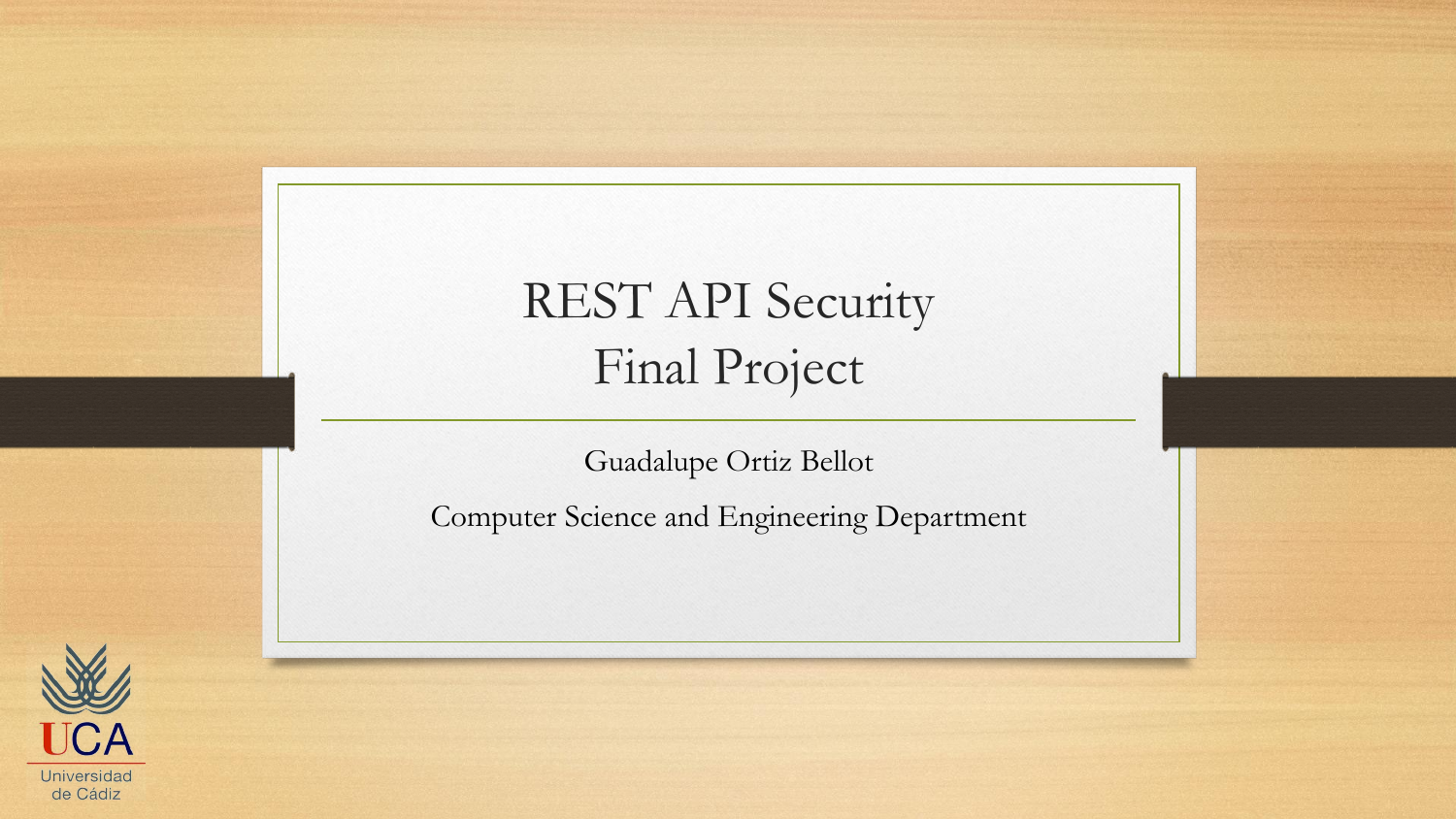- Project Description
- REST API Implementation
- REST API Securitization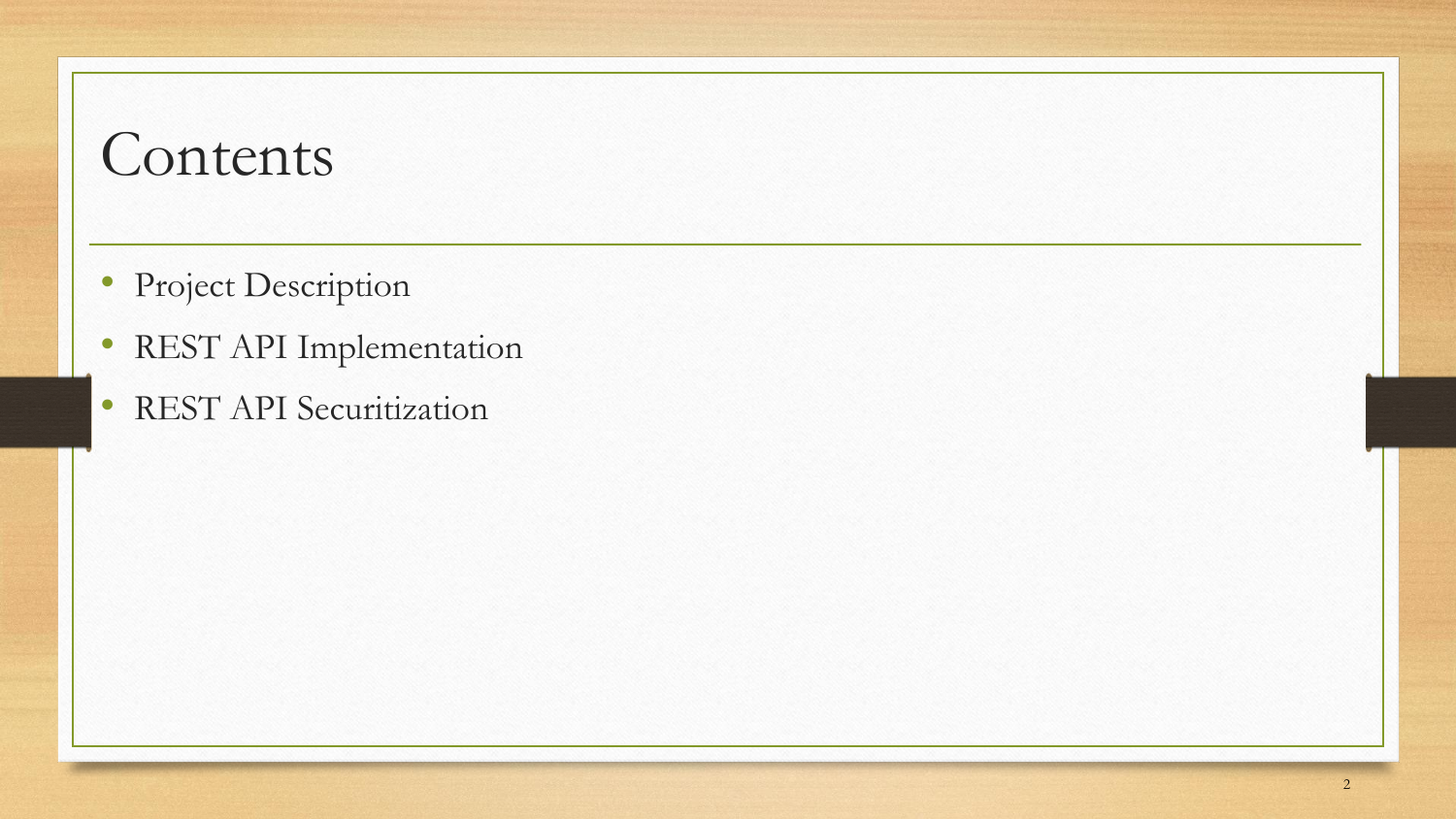- **Project Description**
- REST API Implementation
- REST API Securitization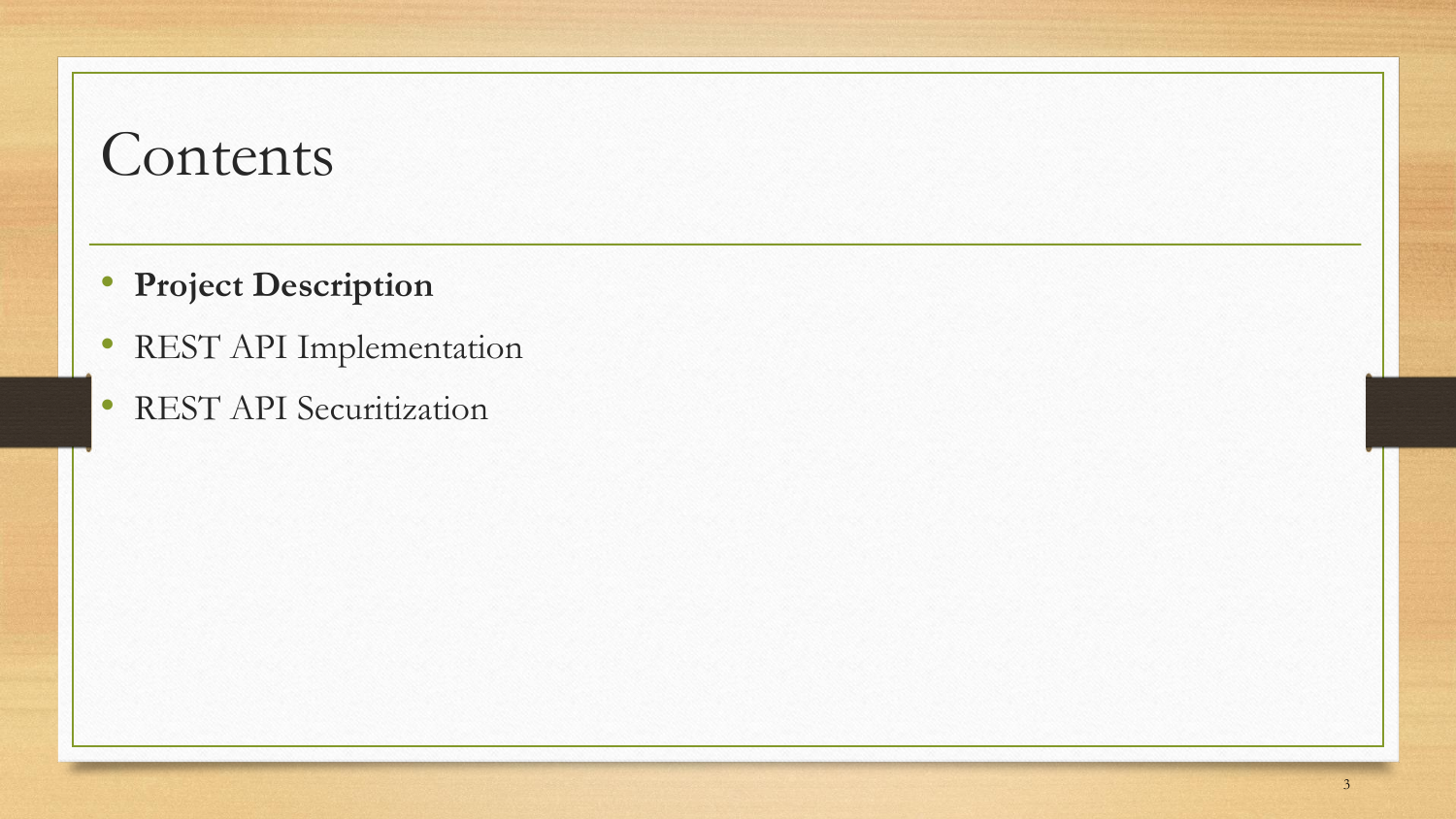# Project Description

- In this project you will create a basic REST API for the management of students and courses they are enrolled in.
- Then you will use some of the most important mechanisms for securing REST APIs.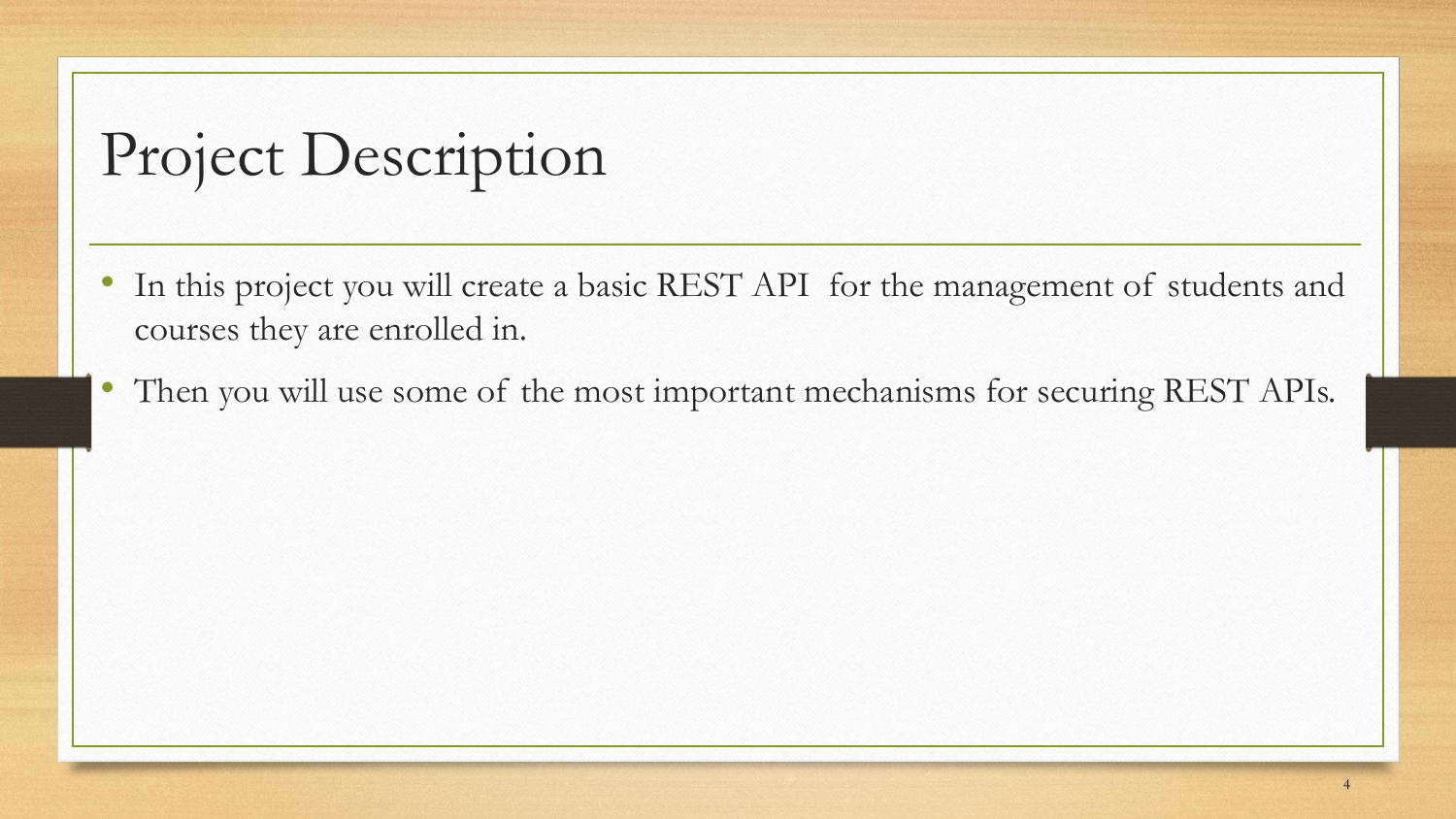- Project Description
- **REST API Implementation**
- REST API Securitization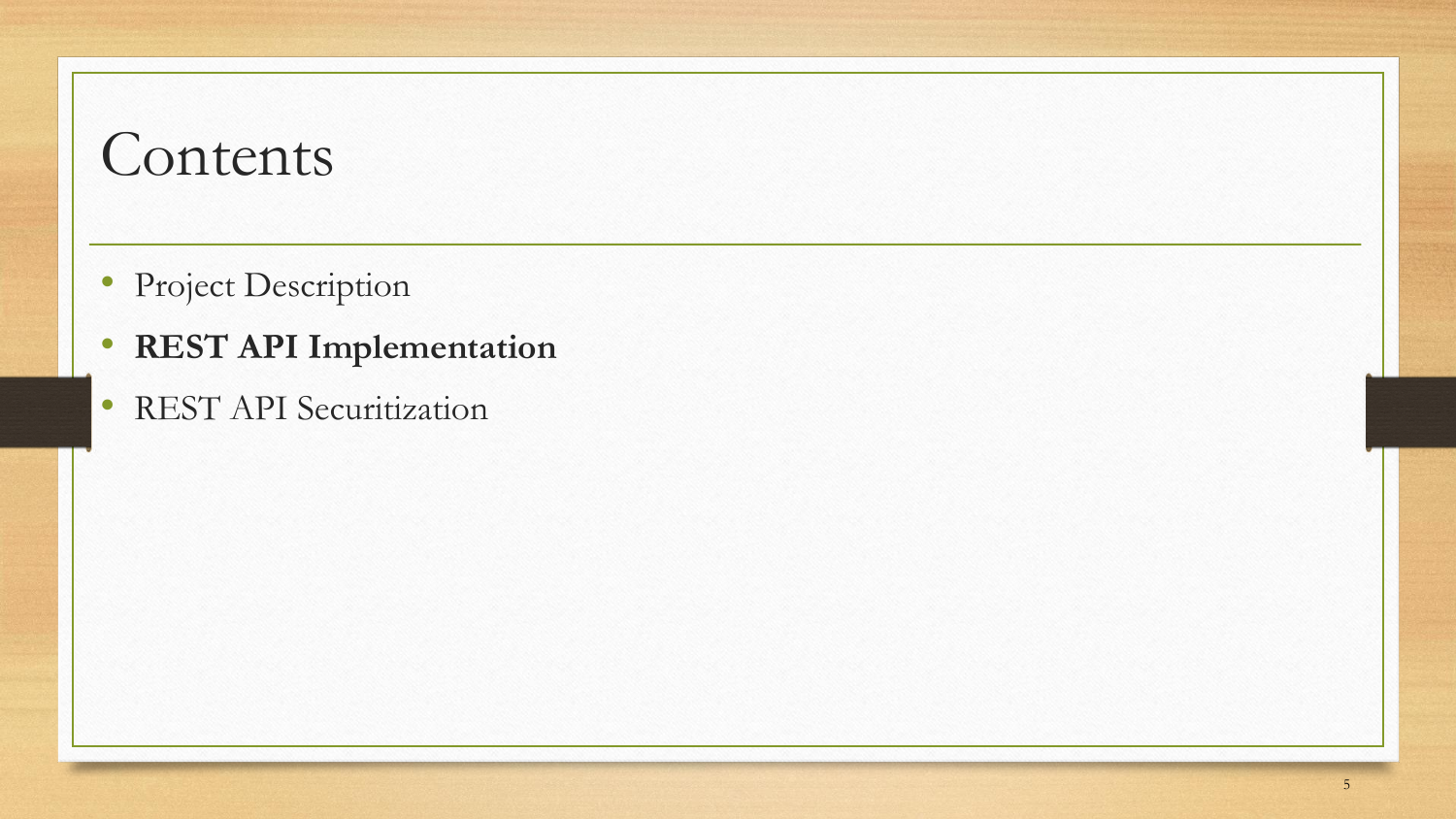# REST API Implementation

- Create a Dynamic web Project in Eclipse named *StudentSurname\_StudentName*.
- Implement at least 3 classes in the service: *Student, CourseDAO y CourseWS*.
- *Student* will have at least *2* attributes–student id and mark; as well as the corresponding *get* and *set* methods.
- *CourseDAO* will keep a static structure or the access to a database with 4 *students with id 1A,2A,3A y 4A* and the methods to get, add and delete students.
- *CourseWS* will offer 4 invocable operations:
	- welcome (GET) will not receive any incoming parameter and will return plain text.
	- *obtainStudent* (GET) will receive a JSON with a student ID and return a JSON with the od and mark of the student,
	- *deleteStudent* (DELETE) will receive a JSON with a student ID and delete all the information about him returning a plain text message.
	- *newStudent* (POST) will receive a JSON with all the information about a student and will add it to the static structure returning a plain text message
	- students (GET) will return all the information about the students in the static structure.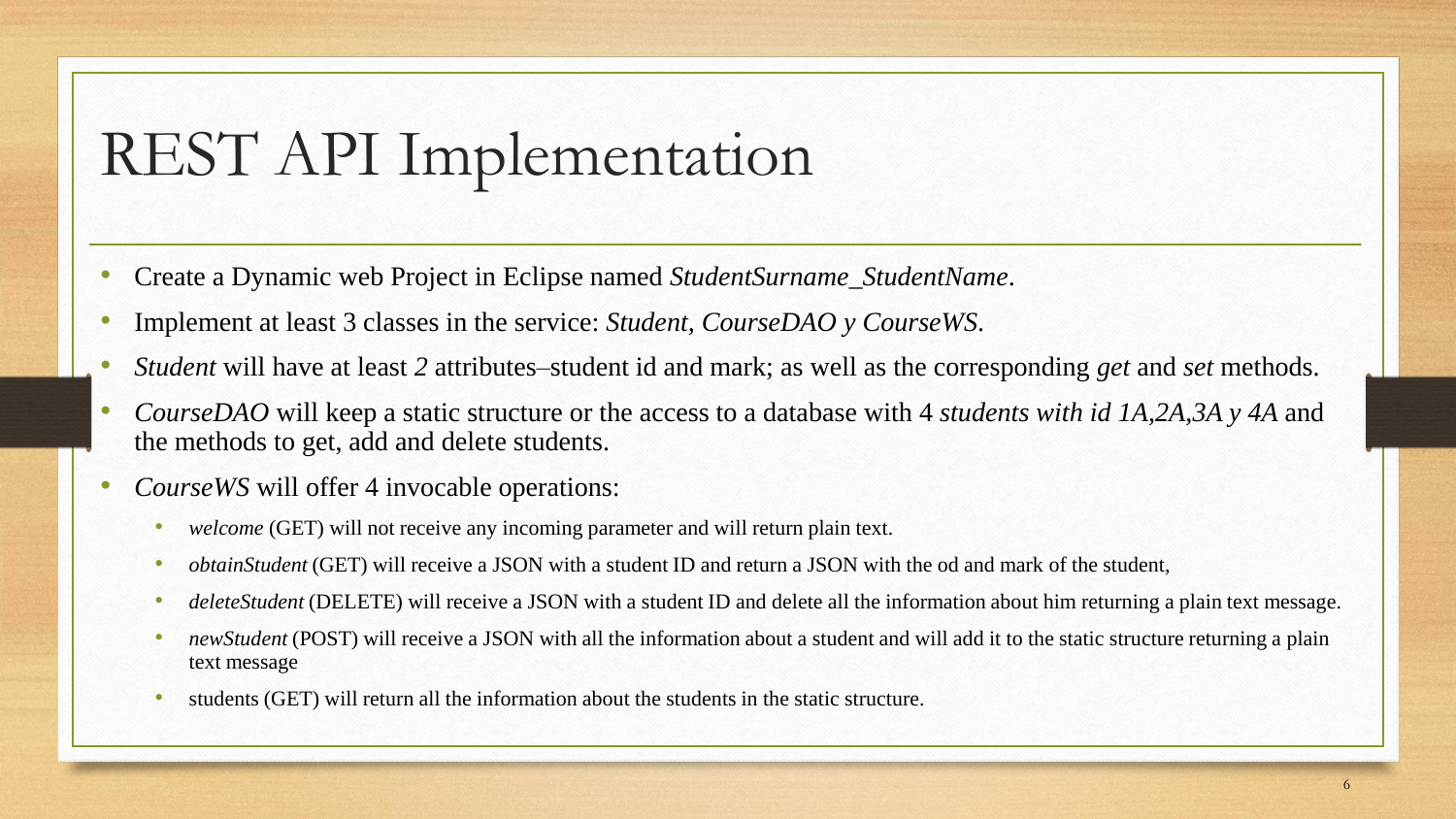- Project Description
- REST API Implementation
- **REST API Securitization**